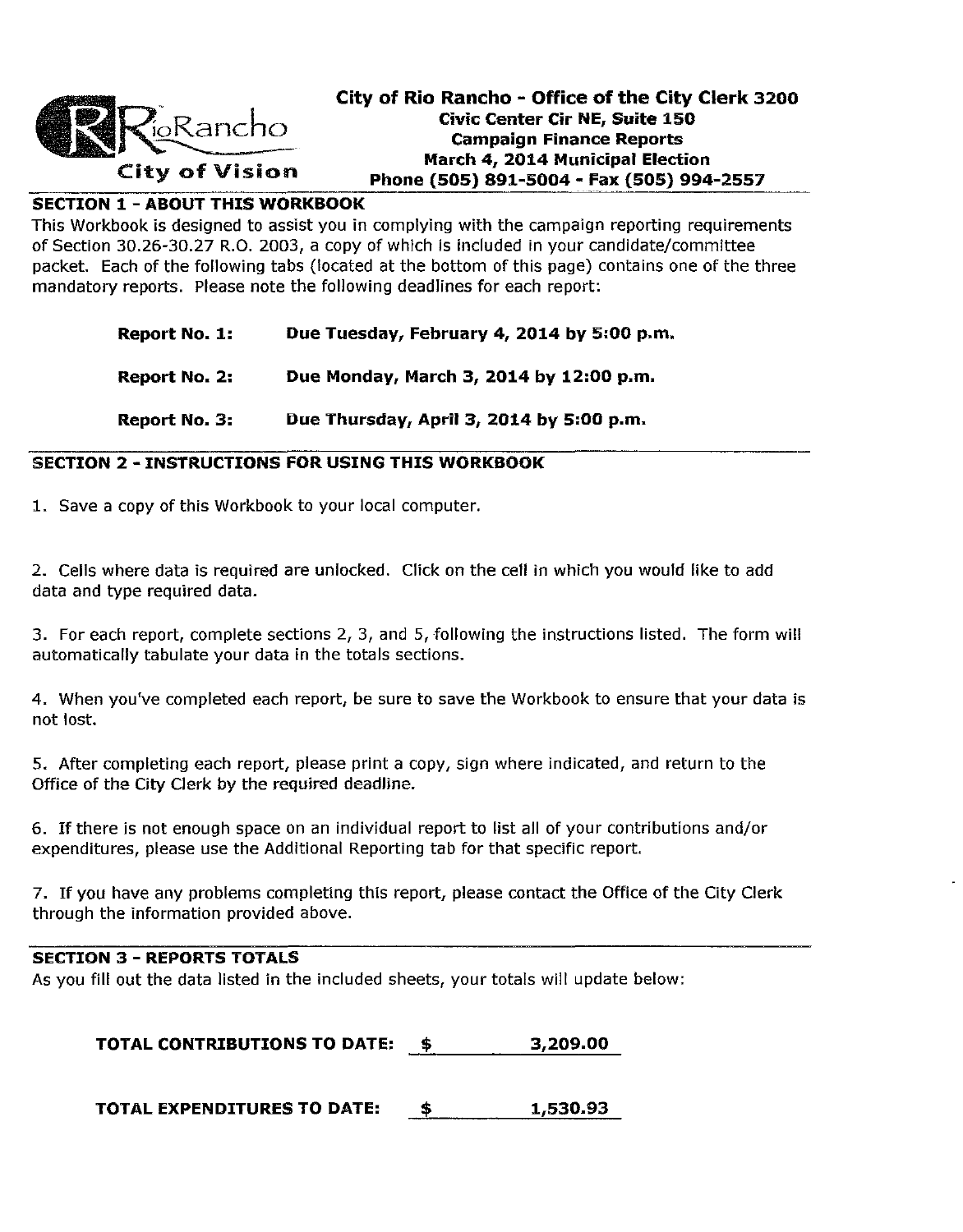

Please complete all the information on this form as completely and accurately as possible by typing or using blue or black ink. Please contact us at (505) 891-5004 with any questions.

### **SECTION 1 - COMMITTEE/CANDIDATE INFORMATION**

**Committee/Candidate Name:** Committee to Elect Tamara Gutierrez

#### **SECTION 2 - CONTRIBUTIONS OR EXPENDITURES OF \$50.00 OR LESS**

Include: the date and amount of each contribution or expenditure to include all goods and services contributed; and, the purpose of each contribution or expenditure.

| <b>Date</b> | Contribution<br><b>Expenditure</b> |       |    | <b>Purpose</b> |                              |
|-------------|------------------------------------|-------|----|----------------|------------------------------|
| 10/1/2013'  | \$                                 | 40.00 |    |                | <b>Campaign Contribution</b> |
| 10/2013'    | \$                                 | 10.00 |    |                | Campaign Contribution        |
| 11/2013'    | \$                                 | 50.00 |    |                | Campaign Contribution        |
| 11/2013'    | \$                                 | 50.00 |    |                | Campaign Contribution        |
| 11/2013'    | \$                                 | 50.00 |    |                | <b>Campaign Contribution</b> |
| 11/2013'    | \$                                 | 50.00 |    |                | Campaign Contribution        |
| 11/2013'    | \$                                 | 40.00 |    |                | Campaign Contribution        |
| 11/2013'    | \$                                 | 50.00 |    |                | Campaign Contribution        |
| 11/2013'    | \$                                 | 50.00 |    |                | Campaign Contribution        |
| 12/26/13    |                                    |       | \$ | 24.57          | Campaign Supplies            |
| 12/30/13    |                                    |       | \$ | 44.91          | Campaign Supplies            |
| 1/14/14     |                                    |       | \$ | 44.17          | Campaign expenses            |
| 1/17/14     |                                    |       | \$ | 12.90          | <b>UPS Store</b>             |
| 1/18/14     |                                    |       | \$ | 13.80          | USPS - postage               |
| 1/19/14     | \$                                 | 50.00 |    |                | Campaign Contribution        |
| 1/19/14     | \$                                 | 50.00 |    |                | Campaign Contribution        |
| 1/19/14     | \$                                 | 50.00 |    |                | Campaign Contribution        |

**TOTALS:** \$ 540.00 \$ 140.35 **DUE FEBRUARY 4, 2014, Contributions Expenditures by 5:00 p.m. CITY OF RIO RANCHO - CAMPAIGN FINANCE REPORT NO.1 PAGE 2 - Committee Name:** Committee to Elect Tamara Gutierrez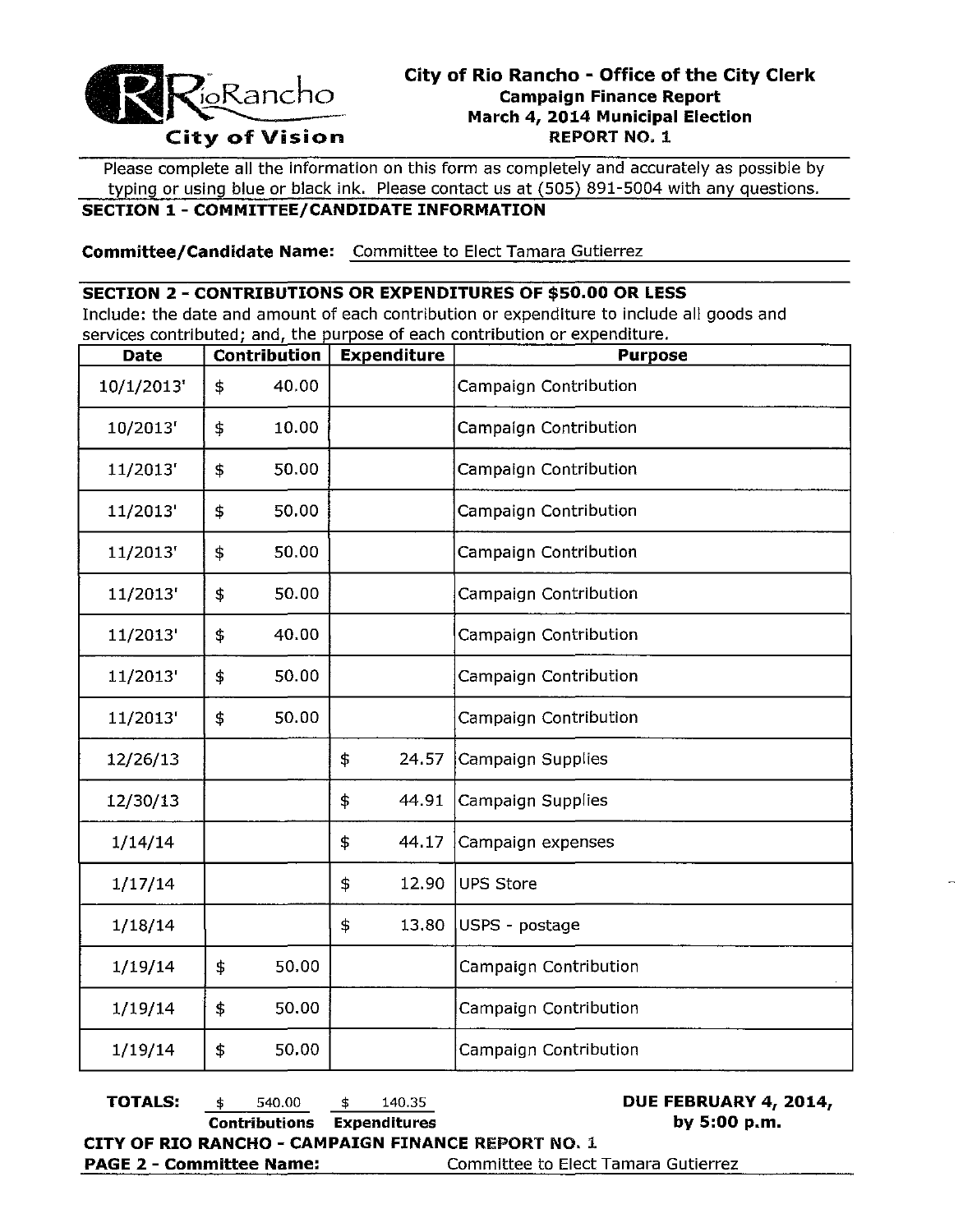## **SECTION 3 - CONTRIBUTIONS OR EXPENDITURES OF MORE THAN \$50.00 (Cumulative)**

Include: the name and address of the person or entity from whom any cumulative contribution or expenditure of more than \$50.00 was received or made; the date and amount of each contribution or expenditure to include all goods and services contributed; and, the purpose of each contribution or expenditure.

| <b>Date</b>    |                                                           | Contribution Expenditure          | Name/Address                                                     | <b>Purpose</b>            |  |  |  |  |
|----------------|-----------------------------------------------------------|-----------------------------------|------------------------------------------------------------------|---------------------------|--|--|--|--|
| 12/10/13       | 400.00<br>\$                                              |                                   | Judi and Mike Walker 1005 38th<br>St. Rio Rancho NM              | Campaign Contribution     |  |  |  |  |
| 12/12/13       | \$<br>100.00                                              |                                   | Lorraine and Bill Lowen 160 High<br>Ridge Trail SE Rio Rancho NM | Campaign Contribution     |  |  |  |  |
| 12/13/13       | \$<br>450.00                                              |                                   | Tamara Gutierrez 2100 Gazelle<br>Rd Rio Rancho NM                | Campaign Contribution     |  |  |  |  |
| 12/18/13       |                                                           | \$<br>840.70                      | Deluxe Design 561 Quantum Rd.<br>Rio Rancho NM                   | Campaign signs            |  |  |  |  |
| 12/18/13       |                                                           | \$<br>75.00                       | Sandoval County Clerk                                            | Data                      |  |  |  |  |
| 1/13/14        |                                                           | \$<br>59.64                       | UPS Store #139 1380 Rio<br>Rancho Blvd. Rio Rancho NM            | Campaign printed material |  |  |  |  |
| 1/17/14        | \$<br>100.00                                              |                                   | Donald Leonard Box 826<br>Corrales, NM                           | Campaign Contribution     |  |  |  |  |
| 1/18/14        | 300.00<br>\$                                              |                                   | NM Democratic Club 2300<br>Wrangler Ct. Rio Rancho, NM           | Campaign Contribution     |  |  |  |  |
| 1/19/14        | \$<br>100.00                                              |                                   | James and Alexis Jimenez 2010<br>Black Hills Rd. Rio Rancho, NM  | Campaign Contribution     |  |  |  |  |
| 1/19/14        | \$<br>100.00                                              |                                   | Marllyn Salzman 1712 Hudson<br>River Rd. Rio Rancho, NM          | Campaign Contribution     |  |  |  |  |
| 1/21/14        | \$<br>150.00                                              |                                   | Tom Swisstack 300 Encantado<br>Ridge Ct. Rio Rancho, NM          | Campaign Contribution     |  |  |  |  |
| 1/21/14        | \$<br>100.00                                              |                                   | Gary Plante 1692 Pace Rd. NW<br>Albuq. NM 87114                  | Campaign Contribution     |  |  |  |  |
| 2/1/14         | \$<br>100.00                                              |                                   | Donald Leonard Box 826<br>Corrales, NM                           | Campaign Contribution     |  |  |  |  |
| 2/4/14         |                                                           | \$<br>191.90                      | SFRS 210 A Enterprise Rd Rio<br>Rancho NM                        | Mailing costs             |  |  |  |  |
| 2/4/14         |                                                           | \$<br>183.72                      | Digital Creations PO Box 15197<br>Rio Rancho NM                  | Campaign printed material |  |  |  |  |
|                |                                                           |                                   |                                                                  |                           |  |  |  |  |
|                |                                                           |                                   |                                                                  |                           |  |  |  |  |
|                |                                                           |                                   |                                                                  |                           |  |  |  |  |
|                |                                                           |                                   |                                                                  |                           |  |  |  |  |
|                |                                                           |                                   |                                                                  |                           |  |  |  |  |
|                |                                                           |                                   |                                                                  |                           |  |  |  |  |
| <b>TOTALS:</b> | \$.                                                       | 1,900.00<br>$\ddagger$            | 1,350.96                                                         | DUE FEBRUARY 4, 2014,     |  |  |  |  |
|                |                                                           | <b>Contributions Expenditures</b> |                                                                  | by 5:00 p.m.              |  |  |  |  |
|                |                                                           |                                   |                                                                  |                           |  |  |  |  |
| PAGE 3         | <b>CITY OF RIO RANCHO - CAMPAIGN FINANCE REPORT NO. 1</b> |                                   |                                                                  |                           |  |  |  |  |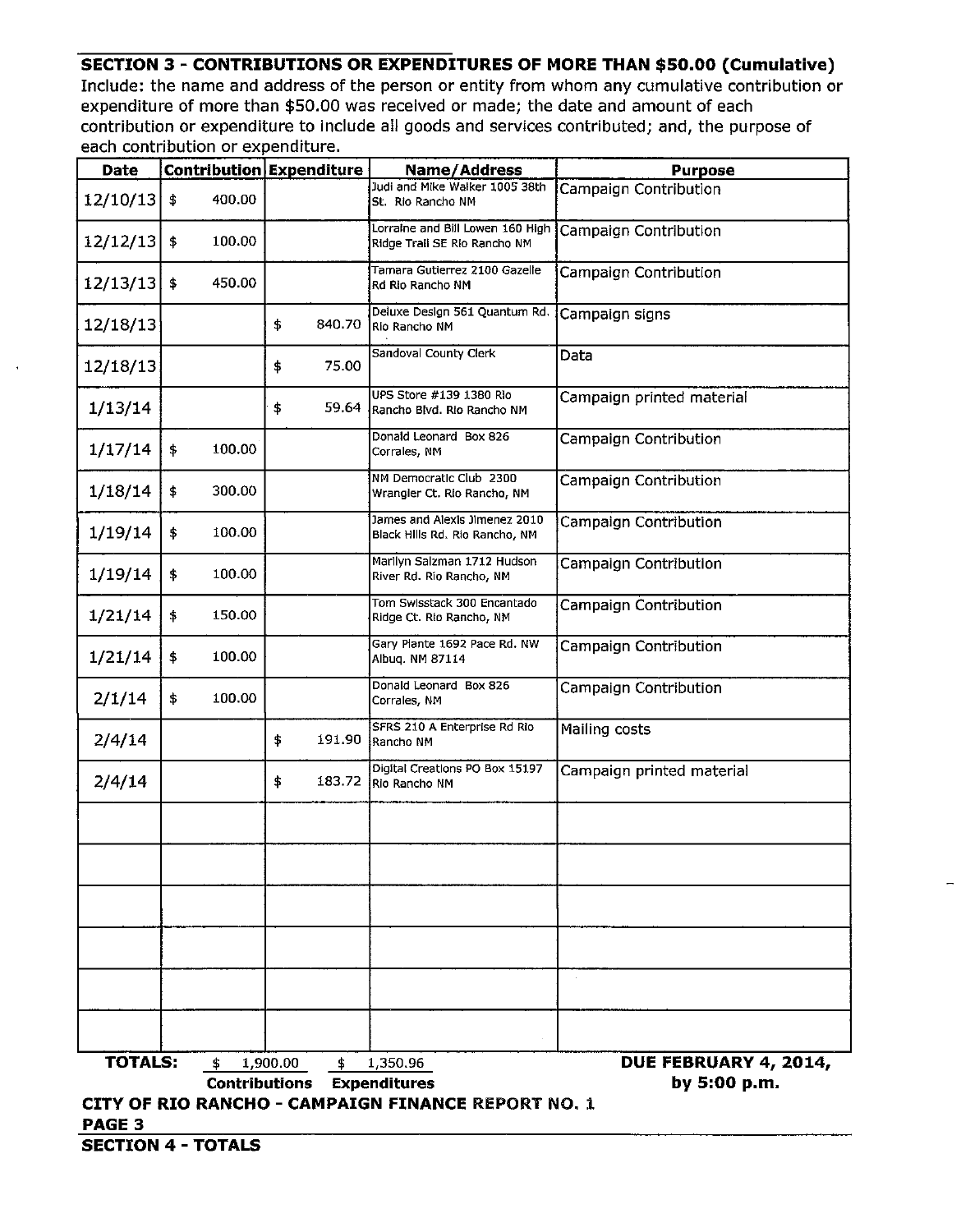# **Committee/Candidate Name:** Committee to Elect Tamara Gutierrez

| <b>REPORT 1 - ADDITIONAL CONTRIBUTIONS OR EXPENDITURES OF \$50.00 OR LESS</b> |    |                     |                    |                                  |  |  |
|-------------------------------------------------------------------------------|----|---------------------|--------------------|----------------------------------|--|--|
| <b>Date</b>                                                                   |    | <b>Contribution</b> | <b>Expenditure</b> | <b>Purpose</b>                   |  |  |
| 1/19/14                                                                       | \$ | 50.00               |                    | Campaign Contribution            |  |  |
| 1/19/14                                                                       | \$ | 50.00               |                    | Campaign Contribution            |  |  |
| 1/19/14                                                                       | \$ | 50.00               |                    | Campaign Contribution            |  |  |
| 1/19/14                                                                       | \$ | 50.00               |                    | Campaign Contribution            |  |  |
| 1/19/14                                                                       | \$ | 50.00               |                    | Campaign Contribution            |  |  |
| 1/19/14                                                                       | \$ | 50.00               |                    | Campaign Contribution            |  |  |
| 1/19/14                                                                       | \$ | 50.00               |                    | Campaign Contribution            |  |  |
| 1/19/14                                                                       | \$ | 44.00               |                    | Campaign Contribution            |  |  |
| 1/20/14                                                                       | \$ | 25.00               |                    | Campaign Contribution            |  |  |
| 1/20/14                                                                       | \$ | 50.00               |                    | Campaign Contribution            |  |  |
| 1/20/14                                                                       | \$ | 25.00               |                    | Campaign Contribution            |  |  |
| 1/20/14                                                                       | \$ | 25.00               |                    | Campaign Contribution            |  |  |
| 1/20/14                                                                       | \$ | 25.00               |                    | Campaign Contribution            |  |  |
| 1/20/14                                                                       | \$ | 25.00               |                    | Campaign Contribution            |  |  |
| 1/20/14                                                                       | \$ | 50.00               |                    | Campaign Contribution            |  |  |
| 1/20/14                                                                       | \$ | 50.00               |                    | <b>Campaign Contribution</b>     |  |  |
| 1/20/14                                                                       | \$ | 50.00               |                    | Campaign Contribution            |  |  |
| 1/25/14                                                                       | \$ | 50.00               |                    | Campaign Contribution            |  |  |
| 1/27/14                                                                       |    |                     | \$<br>39.62        | UPS Store #139- printed material |  |  |
|                                                                               |    |                     |                    |                                  |  |  |
|                                                                               |    |                     |                    |                                  |  |  |
|                                                                               |    |                     |                    |                                  |  |  |
|                                                                               |    |                     |                    |                                  |  |  |
|                                                                               |    |                     |                    |                                  |  |  |
|                                                                               |    |                     |                    |                                  |  |  |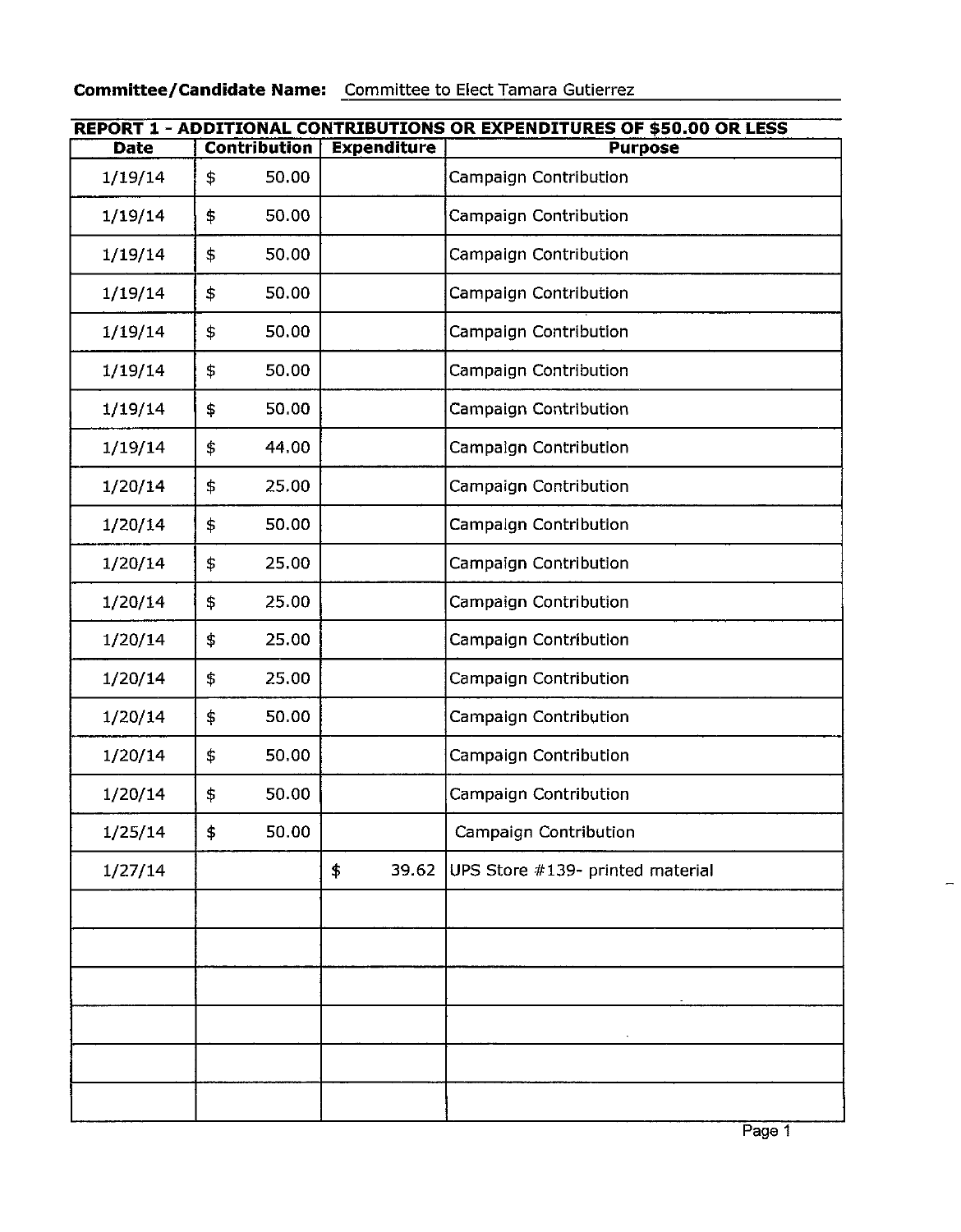| <b>Date</b>    |                                    | <b>Contribution Expenditure</b> | <b>Purpose</b> |
|----------------|------------------------------------|---------------------------------|----------------|
|                |                                    |                                 |                |
|                |                                    |                                 |                |
|                |                                    |                                 |                |
|                |                                    |                                 |                |
|                |                                    |                                 |                |
|                |                                    |                                 |                |
|                |                                    |                                 |                |
|                |                                    |                                 |                |
|                |                                    |                                 |                |
|                |                                    |                                 |                |
|                |                                    |                                 |                |
|                |                                    |                                 |                |
|                |                                    |                                 |                |
|                |                                    |                                 |                |
|                |                                    |                                 |                |
|                |                                    |                                 |                |
|                |                                    |                                 |                |
|                |                                    |                                 |                |
|                |                                    |                                 |                |
|                |                                    |                                 |                |
|                |                                    |                                 |                |
|                |                                    |                                 |                |
|                |                                    |                                 |                |
|                |                                    |                                 |                |
|                |                                    |                                 |                |
|                |                                    |                                 |                |
|                |                                    |                                 |                |
|                |                                    |                                 |                |
| <b>TOTALS:</b> | 769.00<br>$\overline{\phantom{a}}$ | $\frac{1}{\sqrt{2}}$<br>39.62   |                |

**Contributions Expenditures** Page 2

 $\sim$ 

 $\overline{a}$